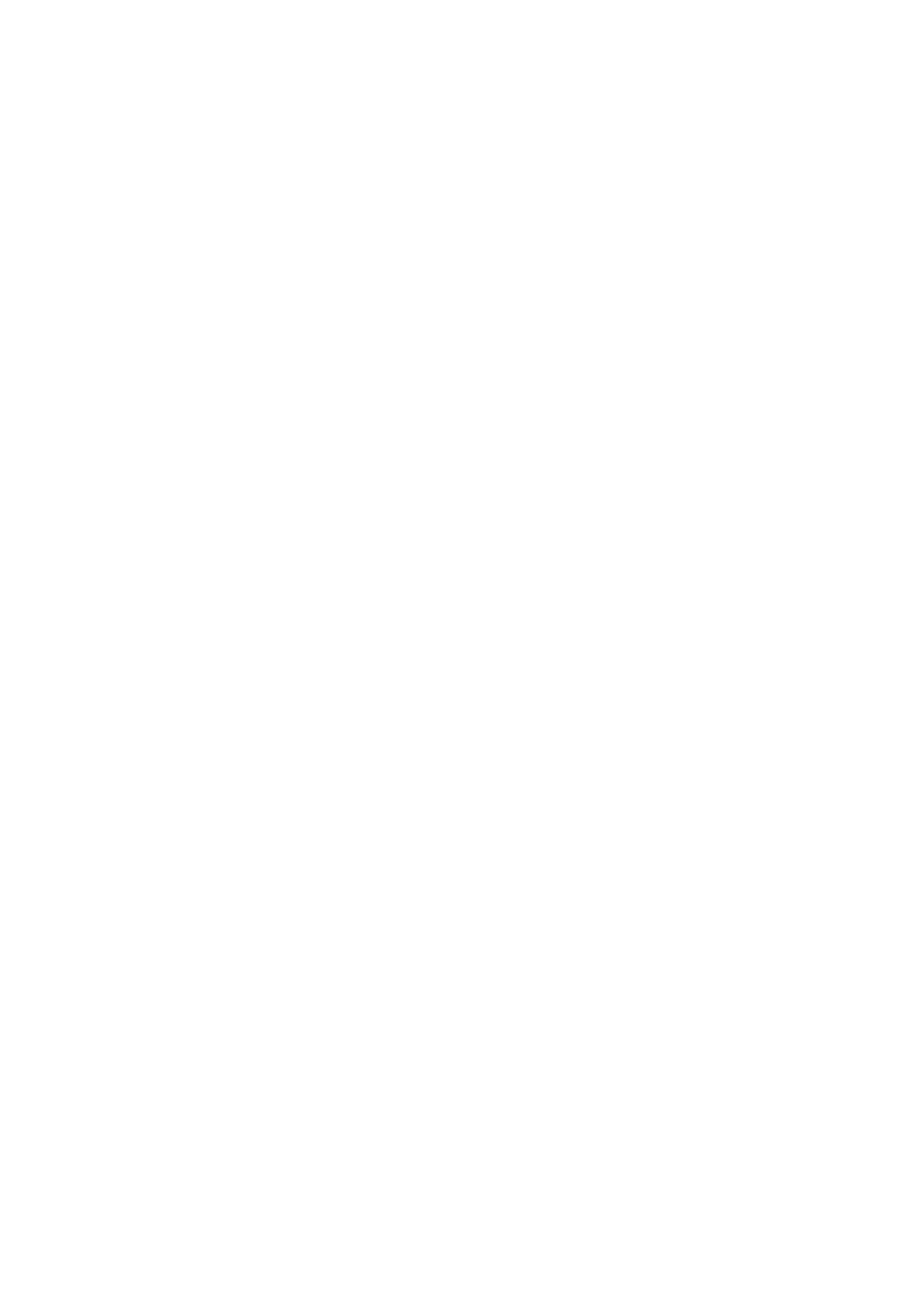------- CUENTA DEL RESULTADO ECONOMICO-PATRIMONIAL ------- EJERCICIO 2005

| Nº CUENTAS                    | <b>DEBE</b>                                        |                                                                      | IMPORTE       |
|-------------------------------|----------------------------------------------------|----------------------------------------------------------------------|---------------|
|                               | A) GASTOS                                          |                                                                      |               |
|                               |                                                    | 1. GASTOS DE FUNCIONAMIENTO DE LOS SERVICIOS Y PRESTACIONES SOCIALES |               |
|                               | A) GASTOS DE PERSONAL                              |                                                                      |               |
| 640.641                       | A.1) SUELDOS, SALARIOS Y AS IMILADOS               |                                                                      | 10.268.433,42 |
| 642.644                       | A.2) CARGAS SOCIALES                               |                                                                      | 2.815.753,77  |
| 645                           | B) PRESTACIONES SOCIALES                           |                                                                      | 0,00          |
| 68                            | C) DOTACIONES PARA AMORTIZAC IONES DE INMOVILIZADO |                                                                      | 0,00          |
|                               | D) VARIACION DE PROVISIONES DE TRAFICO             |                                                                      |               |
| 675,694,(794)                 |                                                    | D.1)VARIACION DE PROVISIO NES Y PERDIDAS DE CREDITOS INCOBRABLES     | 0,00          |
|                               | E) OTROS GASTOS DE GESTION                         |                                                                      |               |
| 62                            | E.1) SERVICIOS EXTERIORES                          |                                                                      | 5.037.943,09  |
| 63                            | E.2)TRIBUTOS                                       |                                                                      | 32.320,82     |
| 676                           | E.3) OTROS GASTOS DE GEST ION CORRIENTE            |                                                                      | 0,00          |
|                               | F) GASTOS FINANCIEROS Y ASIM ILABLES               |                                                                      |               |
| 661,662,663,665,669           | F.1) POR DEUDAS                                    |                                                                      | 0,00          |
| 666,667                       | F.2) PERDIDAS DE INVERSION ES FINANCIERAS          |                                                                      | 0,00          |
| 696,698,699,(796),(798),(799) |                                                    | G) VARIACION DE LAS PROVISI ONES DE INVERSIONES FINANCIERAS          | 0,00          |
| 668                           | H) DIFERENCIAS NEGATIVAS DE CAMBIO                 |                                                                      | 0,00          |
|                               | 2. TRANSFERENCIAS Y SUBVENCI ONES                  |                                                                      |               |
| 650                           | A) TRANSFERENCIAS CORRIENTES                       |                                                                      | 1.161.772,55  |
| 651                           | B) SUBVENCIONES CORRIENTES                         |                                                                      | 73.261.796,01 |
| 655                           | C)TRANSFERENCIAS DE CAPITAL                        |                                                                      | 0,00          |
| 656                           | D) SUBVENCIONES DE CAPITAL                         |                                                                      | 1.443.157,34  |
|                               | 3. PERDIDAS Y GASTOS EXTRAOR DINARIOS              |                                                                      |               |
| 670,671                       | A) PERDIDAS PROCEDENTES                            | DE INMOVILIZADO                                                      | 0,00          |
| 674                           | B) PERDIDAS POR OPERACIONES DE ENDEUDAMIENTO       |                                                                      | 0,00          |
| 675                           | C) GASTOS EXTRAORDINARIOS                          |                                                                      | 0,00          |
| 679                           | D) GASTOS Y PERDIDAS DE OTRO S EJERCICIOS          |                                                                      | 56.266,19     |

AHORRO 12.220.249,51